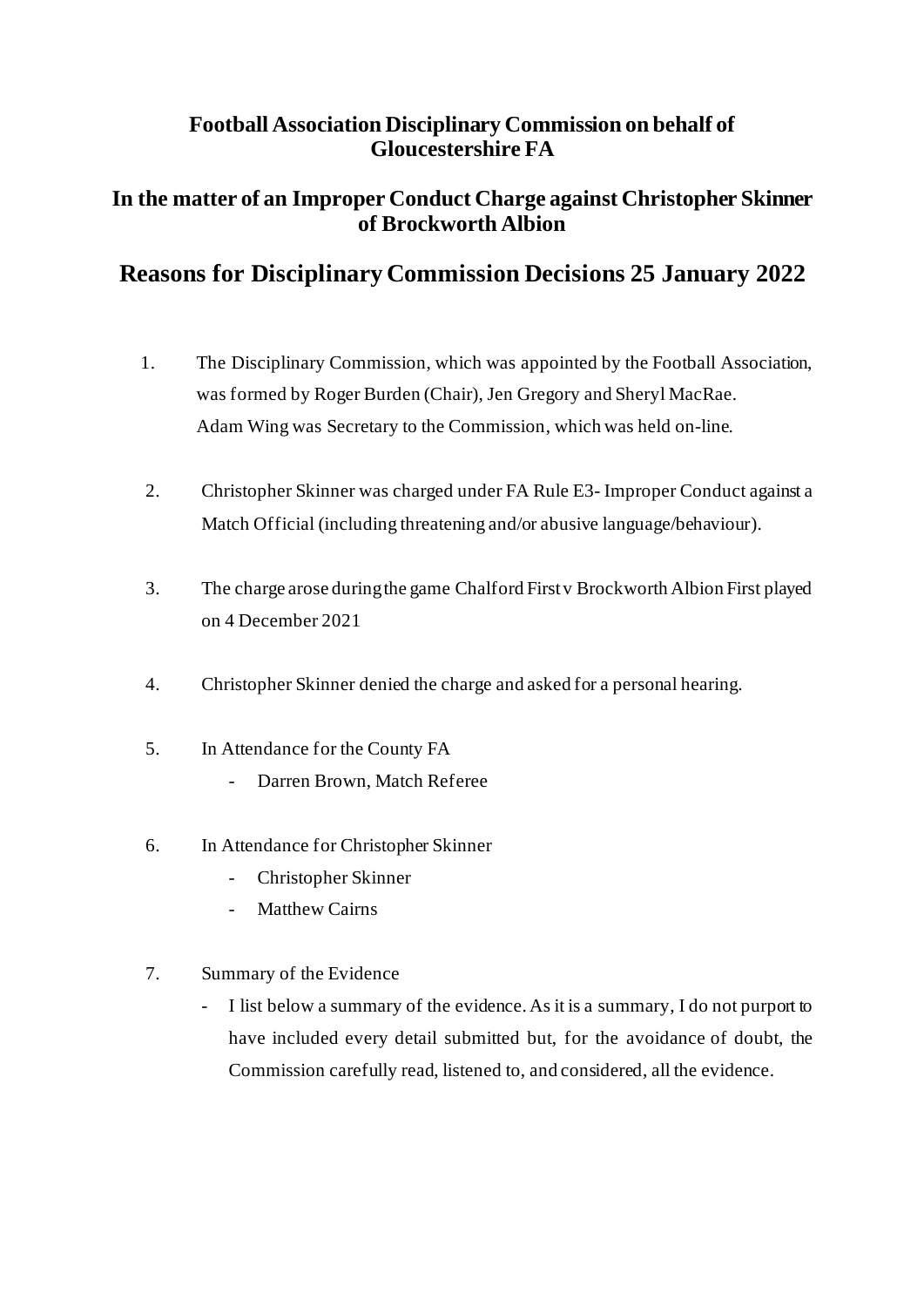- 8. Written Submissions on behalf of the County FA
	- A report from Darren Brown, the Match Referee, in which he said that, during the game, he had to ask Mr Skinner to stop shouting at him, after which, the team substituted Mr Skinner to avoid him being sent off.

At the end of the game, Mr Skinner approached Mr Brown questioning Mr Brown's ability and pointing his finger in Mr Brown's face. When he stopped, whilst walking away he said "If I ever see you in town", to which Mr Brown replied "whatever" but Mr Skinner then accused Mr Brown of calling him a prick. Two of the Chalford Club associates walked Mr Brown to his changing room in fear of an attack.

- 9. Written Submissions on behalf of Christopher Skinner
	- In his written response to the Referee's report, Mr Skinner denied shouting at the Referee and said that he was substituted as he was injured with a thigh tear. Mr Skinner said that after the game, he asked the Referee what gave him the right to speak to Mr Skinner the way that he did but he was shouted at. Mr Skinner then said "I defy you to speak to me if I ever see you out". Mr Skinner said that it would make no sense for him to have said "town" as he lives in Brockworth and he does know where the Referee lives.

Mr Skinner went on to say that the Referee was not escorted from the field by Chalford Club associates. In fact, Mr Skinner said that it was him that was ushered away by Chalford players and some of his own team members. At this point Mr Brown was heard to call Mr Skinner a "prick".

- Attached to Mr Skinner's letter was an email from Ben Powell, the Chalford Manager, in which Mr Powell said that he thought that both teams got frustrated with the Referee's decisions and the inability of either Captain to discuss decisions with the Referee as they were spoken to arrogantly or rudely and that Mr Powell had been told to "shut up" having asked politely.
- Mr Skinner then added some personal details and some additional comments about the Referee but did not expand on the conversation that formed the reason for the charge.
- An email from Matt Cairns, a player for Brockworth Albion, in which he criticised the Referee's performance and the way that he spoke to players.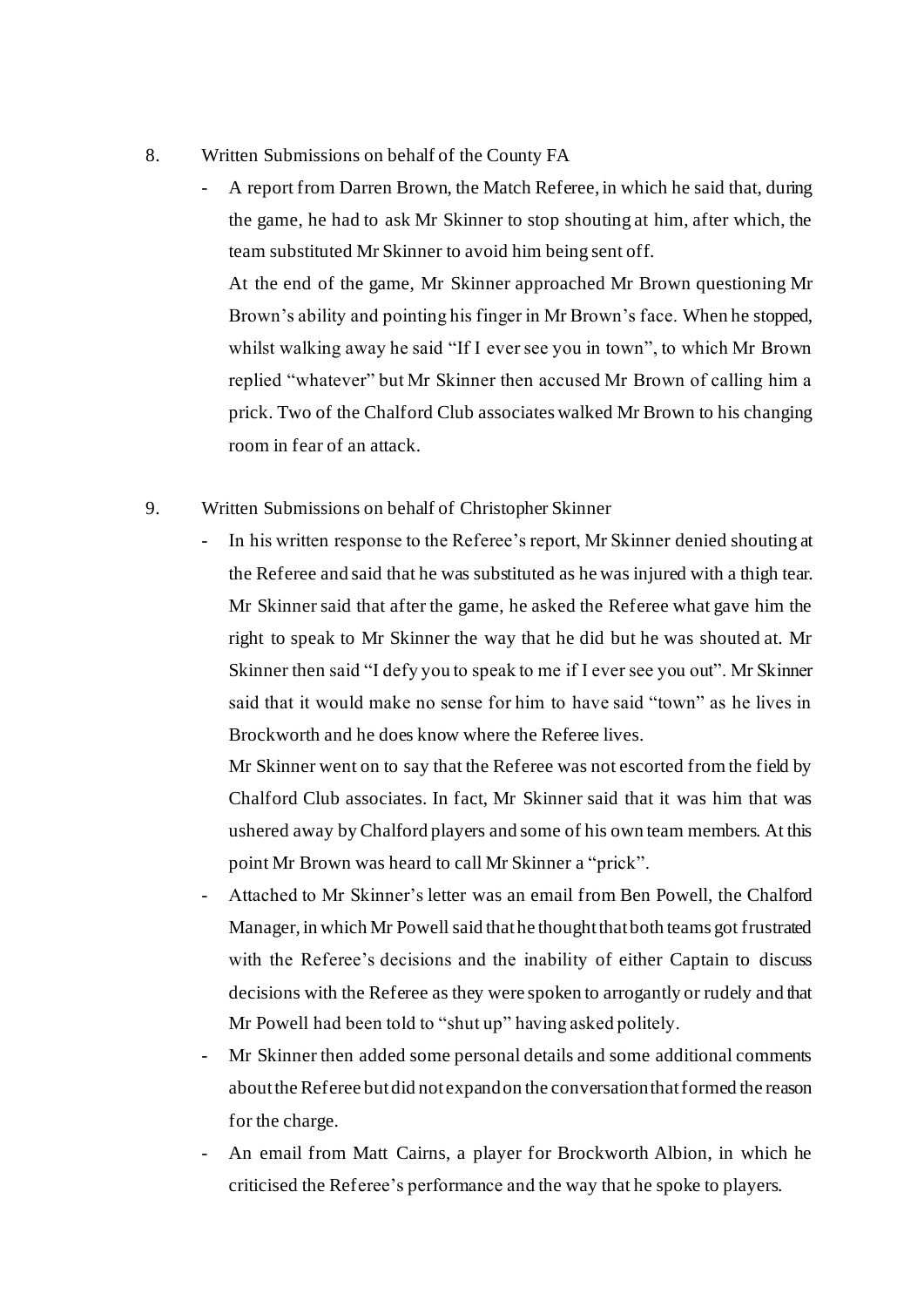Mr Cairns said that Mr Skinner was substituted due to an injury and that he could confirm that the Referee did call Mr Skinner a "prick".

Mr Cairns said that nothing was said by Mr Skinner to the Referee about "seeing him up town", Mr Skinner just asked the Referee why and how he was able to call Mr Skinner a "prick".

- 10. Verbal Submissions on behalf of the County FA
	- Darren Brown told us that he was content with his match report and had nothing to add to it. He told us that Mr Skinner approached him to within a foot and wagged his finger in his face, questioning decisions during the game.

Mr Brown told him to stop. When we asked Mr Brown what Mr Skinner said, Mr Brown replied "I'll see you in town" "that sort of thing". He said that Mr Skinner was walking away at the time and no-one else was around to have heard it.

When we asked Mr Brown to clarify exactly what Mr Skinner had said, Mr Brown replied that it was what he had put down in his report "or words to that effect". He told us that he did not write the words down in his notebook but had remembered them for his report. He denied shouting at anyone or calling Mr Skinner a "prick"

He said that he was sure that Mr Skinner had been substituted to avoid being sent off, and that Mr Skinner was not injured. He also said that, although he did not know Mr Skinner personally, he had refereed him before and he was very vocal and aggressive in his nature.

#### 11. Verbal Submissions on behalf of Christopher Skinner

- Christopher Skinner told us that he was content with his written submission but wished to dispute much of the Referee's evidence. He said that he did not know the Referee on a personal level and was now aware that they lived nowhere near each other, so the Referee's allegation that Mr Skinner had said "I'll see you in town" made no sense. He confirmed that he had been Refereed by Mr Brown many times. He said that, early in the game Mr Brown had shouted at him "I am not standing for you today" and shouted at Mr Brown to "go away". When Mr Skinner appealed for a free kick he said that Mr Brown shouted at him "shut up, go away".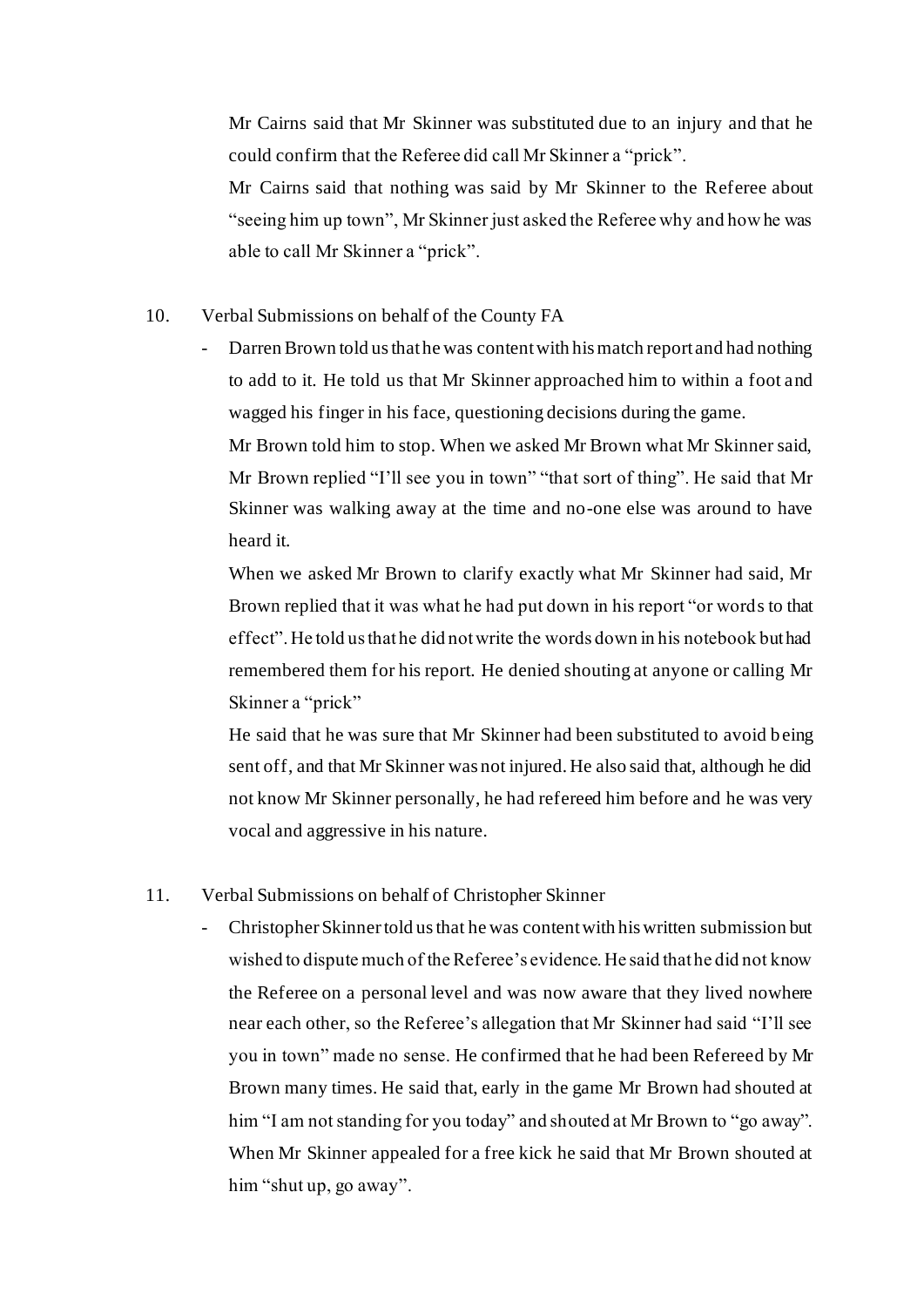Mr Skinner said that he was substituted because of a thigh injury and was carried off the field. He said that, after the game, he hobbled onto the pitch to shake players' hands, saw the Referee, and politely asked him why he had spoken to Mr Skinner in that way and said "I defy you to speak to me like that if I see you out".

When we asked what Mr Skinner had meant by this comment, as it could be taken as a threat, he replied that he felt that the Referee was taking advantage of his uniform and so Mr Skinner wanted to make the point that Mr Brown would not have done it "in normal life".

Mr Skinner said that there were several people around at the time as people were shaking hands and moving to the changing rooms. He also said that the Referee was not walked off by Chalford Club people, but he simply walked to the changing rooms with two elderly members of Brockworth.

Matthew Cairns told us that he was no more than 10 yards away from Mr Skinner and the Referee, and that there were several players on the pitch, mainly from Brockworth, as they had to walk across the pitch to the changing rooms.

He confirmed that Mr Skinner had been substituted because he was injured but did not recall him being carried off.

He said that Chris was limping after the game and went to the Ref in a calm manner but he was ushered away so that he didn't get too close to the Ref. Mr Cairns then turned to walk away and heard the Ref shout "prick". He said that, although he didn't see the words come out of his mouth, the Ref had been shouting throughout the game and his voice was easily recognisable.

Whilst a member of the Commission was putting questions to Mr Cairns, Mr Skinner interrupted and said that he objected to a particular question. I explained that the procedures do not allow him to do this.

Mr Cairns said that he did not hear any conversation between Chris and the Referee along the lines of "if I see you out" or "if I see you in town". He said that he saw the Referee walking back to the changing rooms with a couple of Brockworth members, who he believed were members of the Club's Board.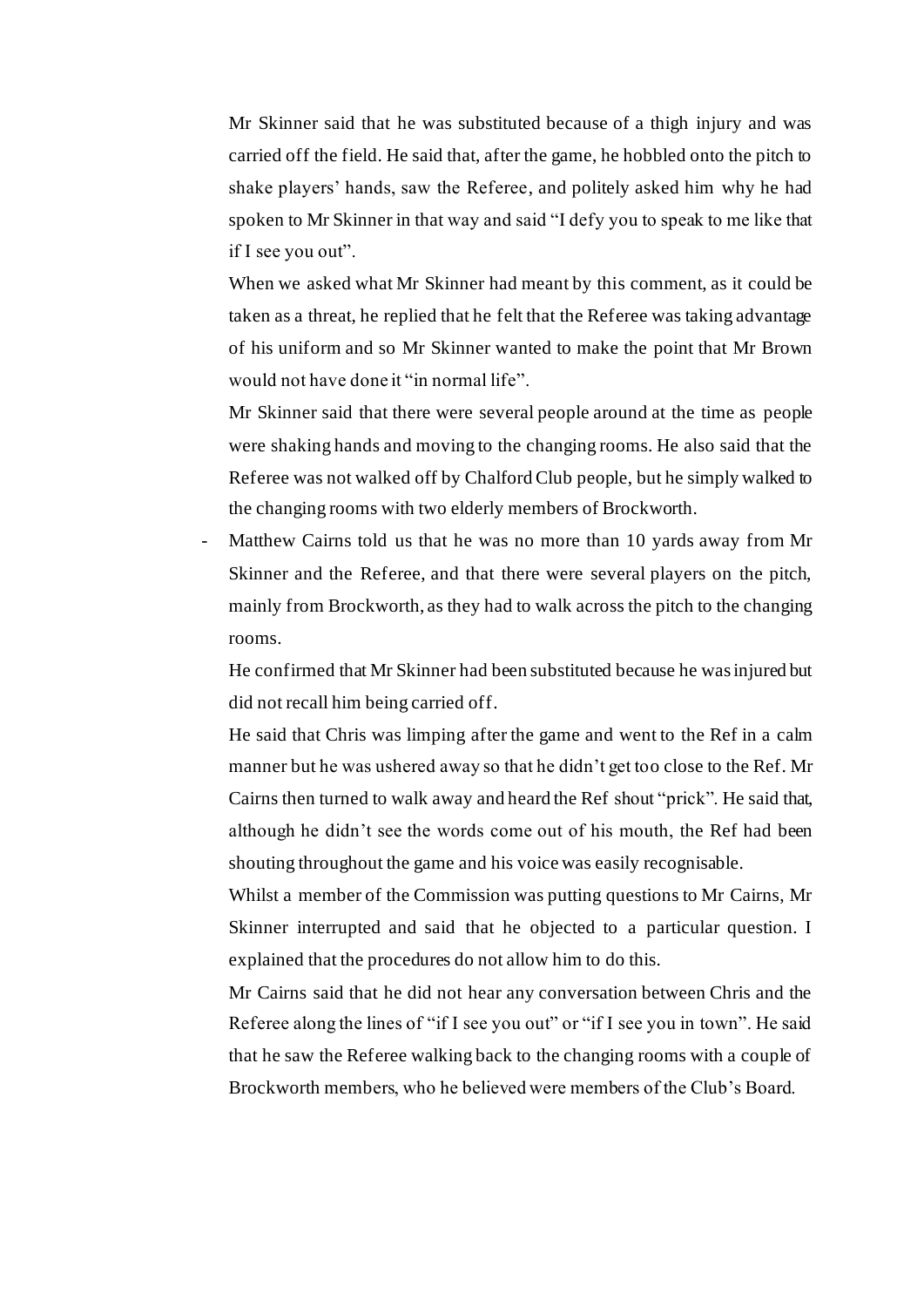#### 12. Closing Submission on behalf of Christopher Skinner

- Mr Skinner apologised for interrupting our questions and said that he was not familiar with the procedures. He said that he was not literally carried off but had to be assisted off as it was difficult for him to walk unaided at the time. He said that he was content with the questions that had been asked and that he had received a fair hearing. He said that this allegation had affected him deeply and he had stopped his involvement in several football activities whilst waiting for the matter to be resolved.
- 13. Our Deliberations on the Evidence.
	- We found it very difficult to place much reliance on the Referee's evidence. He had been very imprecise about exactly what had been said. He told us that there was no-one else nearby during that conversation, yet it happened on the pitch, immediately after the game when players and officials had to walk across the pitch to the changing rooms.

He insisted that Mr Skinner was not injured when he was substituted. He also said that he had to be escorted away by two of the opposition Club members.

- Mr Skinner came across as calm and credible but we noted his interruption during our questions. We all felt that this showed a different side to him and that he might well have "a short fuse" which might have led him to saying something that he later regretted.
- Mr Cairn's evidence was not entirely consistent with Mr Skinner's but the inconsistencies were not significant and were an indication that he had not attended merely to confirm everything that Mr Skinner had said. He had confirmed that Mr Skinner was injured, that there were several people near to the Referee at the time of the conversations, that the Referee tended to shout at players, and that the Referee was not escorted away by two Chalford officials for his own safety.
- Based on our assessment of all the evidence, we felt that we could not rely on the Referee's version of the conversation or other events and would accept Mr Skinner's version.
- That then led us to consider whether or not Mr Skinner's version of the conversation amounted to a threat. It was obviously not a clear and direct threat but it could be deemed as a threat depending on the context.